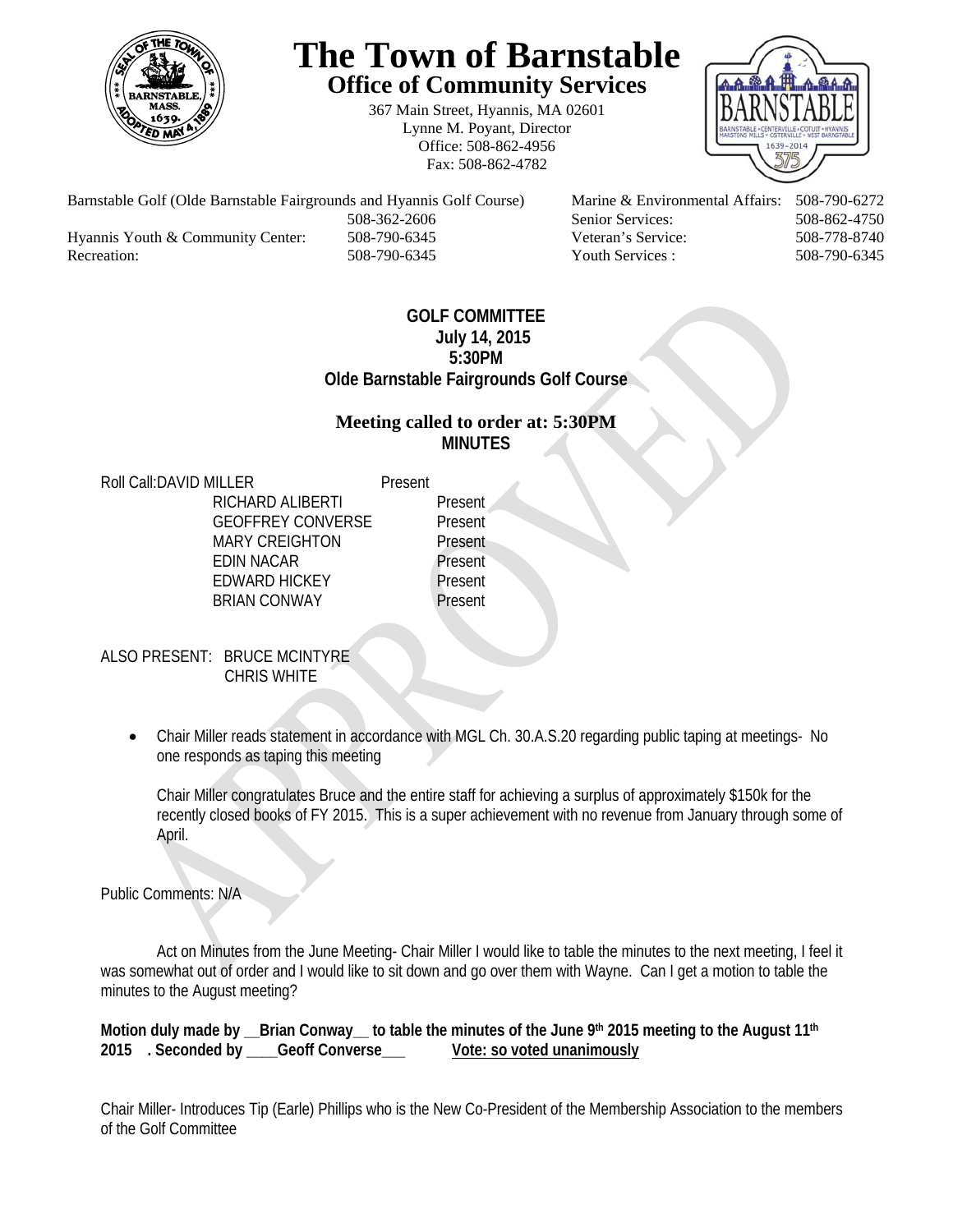# Old Business

Election of Chair for FY16- Chair Miller was nominated by Mary Creighton, seconded by Geoff Converse.

 Moved to Close made by Richard Aliberti so Voted; All in Favor Chair Miller accepts nomination: The Committee Votes All in Favor for David Miller to remain Chair for another year

#### Election of Vice Chair for FY 16

Richard Aliberti nominates Brian Conway for Vice Chair Seconded by Mary Creighton

Geoff Converse nominates Mary Creighton for Vice Chair Seconded by Brian Conway

Chair Miller asks for anymore nominations- There are none, nominations are closed Chair asks for any discussion

 Richard Aliberti shares that he nominated Brian because he is new blood and can bring new ideas and he will good to work with and available. Brian thanks Richard for the nomination but expresses that since he is new he would like more time on the committee and declines to be vice chair.

 Chair Miller asks for a vote for Mary Creighton to remain Vice Chair: The Committee votes all in favor for Mary to remain Vice Chair for another year.

#### Committee Initiatives for FY'16

-Mary had made a recommendation last time we talked about this to consolidate the education of the master plan to various groups- Chair Miller hands out Initiatives for FY161 to the Committee

-Brian Conway recommends to also involve the residents of the town and the business community

Chair Miller asks for a motion to accept the initiatives. Geoff Converse makes a motion to accept with the changes from 2015 to 2016 and the addition recommended by Brian Seconded by Mary Creighton. Voted: All voted in favor to accept as amended.

# Hyannis Plan Education-Members Association

Earle Phillips- We are very far behind but we hope to get a newsletter going and hope to educate the membership on how the association can help the golf course and community. We can help educate the Master Plan to the Membership It seems no everyone knows what is going on

Bruce- I am available to address the association anytime and can help if needed

Earle suggests giving out the master plan in pieces because a large amount of information may be too much – topic discussed. Also discussed ways to share email lists to better reach the members and inform them about the membership association and events sponsored by them.

Chair Miller asks Earle to share information about the upcoming scholarship tournament on August 6th at OBF Earle- It is going well and we are getting a large amount of raffle items and donations, it is a 1pm shotgun with dinner to follow and there is a luau theme this year. We should be able to have enough money raised to give out \$3000 in scholarships to Town of Barnstable Students.

# 2016 Rate Discussion

Bruce- I am not putting out a formal proposal tonight, I would like to hear your ideas first. We can review all ideas and vote in August if we are ready or possibly September

Edin- Numbers look good, are we providing affordable golf? It seems we are pricing competitively. With a % of tee slots open can we offer a more affordable golf experience in the Town of Barnstable- Topic discussed Bruce explained why we have rates the way they are , and Chair Miller expressed we need to have a fair balance or the membership will go down Mary Creighton- With the surplus at the end of last year I feel we should not be raising rates Bruce- We have aggressive budget for this year hopefully the trend will continue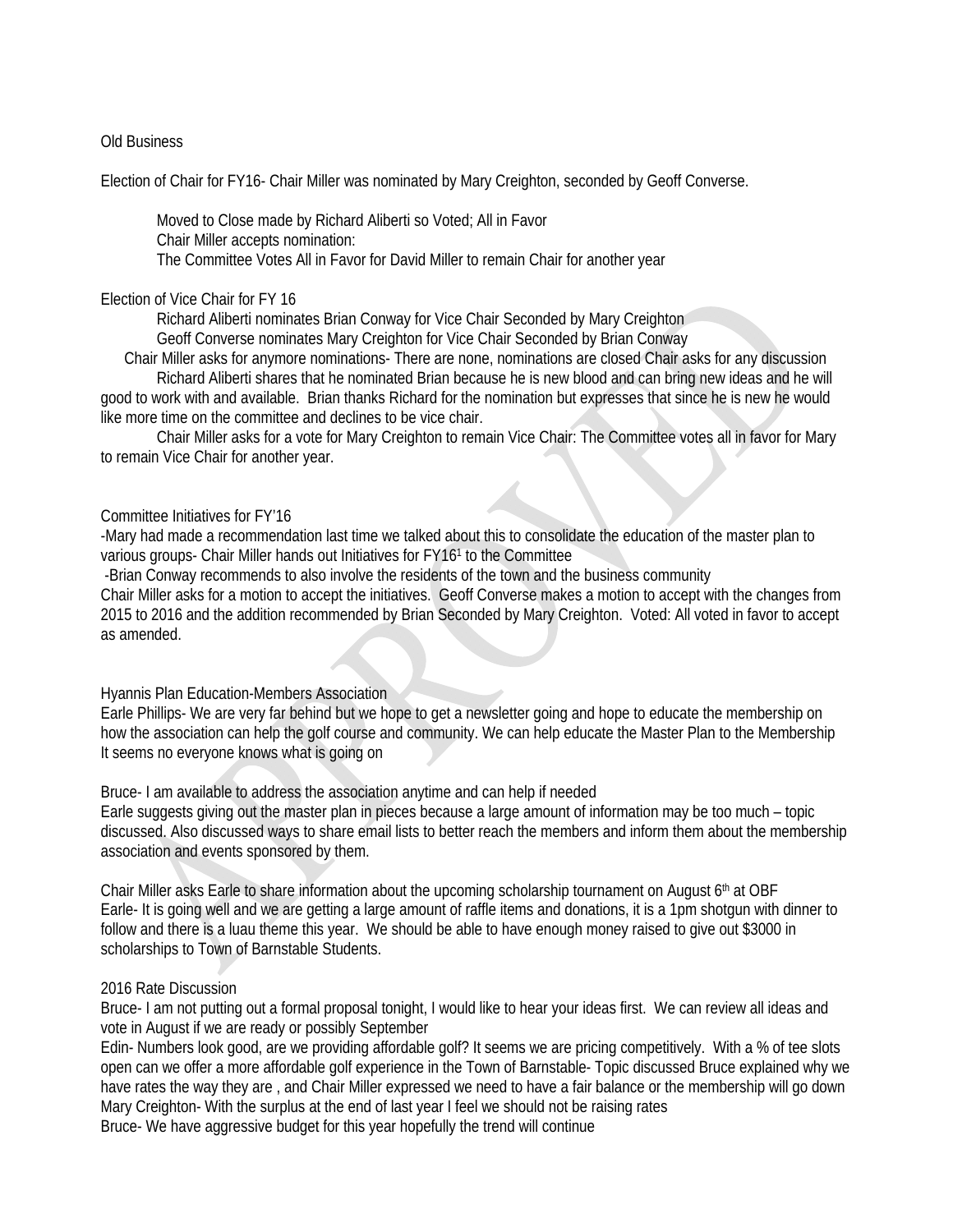Brian- I wouldn't want to raise rates until we tell everyone what we need to do over the long term to improve the facilities and once people start seeing the changes in the buildings and on course it will be easier to raise rates if we need to for 2017.

Geoff- What's the thing that golfers talk about most, the course. I don't think we need to raise the rates at all; there are not many municipal golf courses that are better than Olde Barnstable. We as a group need to realize that the clubhouse is very important to be able to host events. – Topic discussed

Richard Aliberti- I really have no comment I am at the lowest member rate. Bruce asked he feels about the rate and the others he knows that also get the rate. Richard – We can't complain about the rate

Chair Miller- Feels the rates are good the way they are now.

Edin- Wanted to specify that he was talking about the resident rated and offering a lower rate for residents- topic discussed

Bruce- We had a management meeting, some ideas we came up with were essentially no increases for pass holder but adding perks to being a pass holder and reminding them of some perks they do get i.e. reciprocal rate.

- We talked about- a further reduced cart rate for pass holders.
	- reduced resident green fee at Hyannis
	- over 80 group all being \$500 and staying at that price
	- mid day rate year round
	- pass holder appreciation month
	- pass holder quests reduced rate

Chair Miller asked about points when you bring guests and that it should be looked at. It is a disincentive to bring guests. The more guests you bring the more points you get, - topic discussed

Richard Aliberti- On the new non resident adult passes do you know where they are coming from. Bruce not exactly, it seems most of them are coming from Sandwich

Chair Miller- Next meeting we will talk about the rates and hopefully be able to vote on them after we have our second talk

Geoff Converse- Back to the points system, what are the points for back nine or nine hole play -Bruce/Wayne - there are zero points for showing up for the back nine or twilight

# New Business

Golf Director's Report- Bruce

- ADA project should start in the next two weeks at Hyannis
- We are looking at late winter or early spring to get the other major projects started at the courses
- There are many projects in the queue around town that need to be looked at and started
- The Town Manager and Senior Staff are planning meetings about major projects that are coming up and the Hyannis Master Plan is a topic that will be covered. We are going to submit the plan for FY17 and start a RFQ for a marketing analysis
- Please talk up the courses they are in fantastic shape Cape Cod Life OBF #1 public golf course on Cape Cod
- Please vote for OBF I am going to send you a link please vote for OBF

Director of Golf Maintenance Report- Chris White

- Both Courses look good we are happy with the results so far
- Started bunker work at both courses, edging and filling in with sand